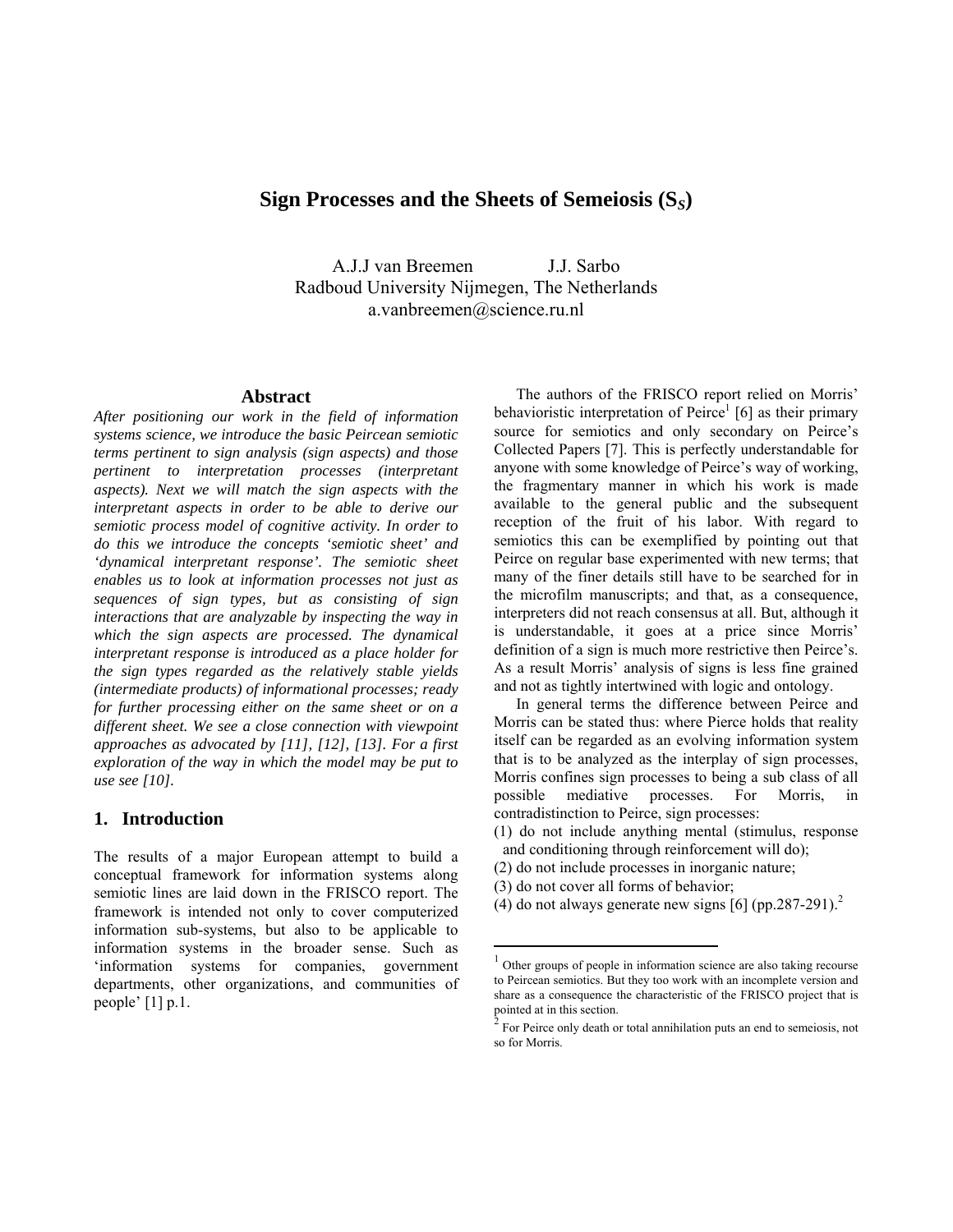Since the interest of the FRISCO report, as it is a compromise of the interests of the individual members, is connected with Peirce's triadic definition of a sign and the distinction Morris made between the syntactic, the semantic and the pragmatic levels of communication (extended by Stamper into a 6 layered semiotic ladder) and not in the behavioristic underpinnings, the risk of some kind of materialistic reductionism is reduced as is shown by the frequent occurrence of the term 'conception'. But the remaining restrictions on what counts as a sign process do have consequences. For our present purposes the most important of these is the severing of information systems from organizational systems of whatever kind by regarding an information system as a sub-system that delivers services to another type of system (cf. [1] p.15) which governs the interplay of presumably disconnected processes of semeiosis. In this manner the study of the representational side of information processes tends to get severed from the interactional or social side.

For fairness sake we must point to the fact that it is not the Morris flavored background of the semiotical impetus in information sciences that in isolation accounts for the way in which semiotics entered the field. Information systems science started as a consequence of information technology and the practitioners tended to restrict themselves to what they regarded as their core business, i.e. computer based information systems. In this setting a restricted approach is a natural choice. By now however the interdependencies between and fusion of ITbased information systems and man conceived as information system, in combination with the level of development of the field, calls for a shift in emphasis from the material object to the formal object in the definition of the science in order to be able to develop theories with a more encompassing span. But then the broad Peircean conceptions of signs and sign processes are of more service than the narrowed down version of Morris.

In this paper we will tie our Peirce based process model of semeiosis to his sign theory. We will start with an exposition of the semiotical terms we use; then we will develop a model of his theory of interpretants from some sign definitions he provided; next we will match the interpretants with the sign aspects Peirce identified; finally we will introduce the concept of a semiotic sheet, which we derived from the sheet of assertion he introduced in logical theory, as a stepping stone to the introduction of the process model.

As a cautionary remark: due to the explorative character of Peirce's work, the complex nature of his philosophical system and the space available, we are not able to justify our interpretational choices, but we hope that the tightness of our model will compensate for that. For completeness sake we mention that the process interpretation of Peirce's classification of signs, first proposed in [2] and most recently in [8], is due to Farkas and Sarbo. The embedding of their model in the Peircean theory of interpretants, as well as the introduction of the Semiotic Sheet is due to Van Breemen.

### **2. Sign aspects and Interpretant aspects**

In the Logic Notebook  $(LN)^3$  $(LN)^3$  Ch. S. Peirce comments on the way in which he used to conceive the relation between sign and interpretant:

I have thought of the Object of a Sign as that which determines the sign; and this is well thought. I have thought of the interpretant as that which the sign determines or might determine or should determine; but this is not so well. For my idea of determination is dyadic while the idea of the relation of the interpretant to the sign is triadic. (MS 339, 276r, April 2, 1906)

We do not take this quote as a remark only triggered by the dyadic character of determination, but also by the questions he faced while working out the different interpretant aspects, that is to say by work on signs as they are involved in processes of semeiosis. Looked at from this perspective the remark may indicate a progress in Peirce's semiotical work from an analysis of signs for classificatory purposes to an analysis of signs in the process of their interpretation.

Peirce's research gradually enlarged its scope from signs to genuine processes of semeiosis but the work was not completed before his dead. The terms coined for the first task we will call *sign aspects*. The nine well known sign aspects distinguished are: qualisign, sinsign, legisign, icon, index, symbol, rheme, dicent, argument.<sup>4</sup> The terms coined for the second task we will call *interpretant aspects.*<sup>[5](#page-1-2)</sup> The interpretant aspects come in two classifications that are not related to each other by

1

<span id="page-1-0"></span><sup>&</sup>lt;sup>3</sup> We will refer to LN through its manuscript number according to the Robin catalog, MS 339, followed by page number, recto or verso, and date.

<span id="page-1-1"></span><sup>4</sup> Peirce coined lots of alternative terms and expanded the number of distinctions made in what is known as the Welby classification. We will pass that in silence since it is of no consequence for this paper.

<span id="page-1-2"></span><sup>5</sup> With the interpretant aspects the situation equals that of the sign aspects, but in a far more open ended way.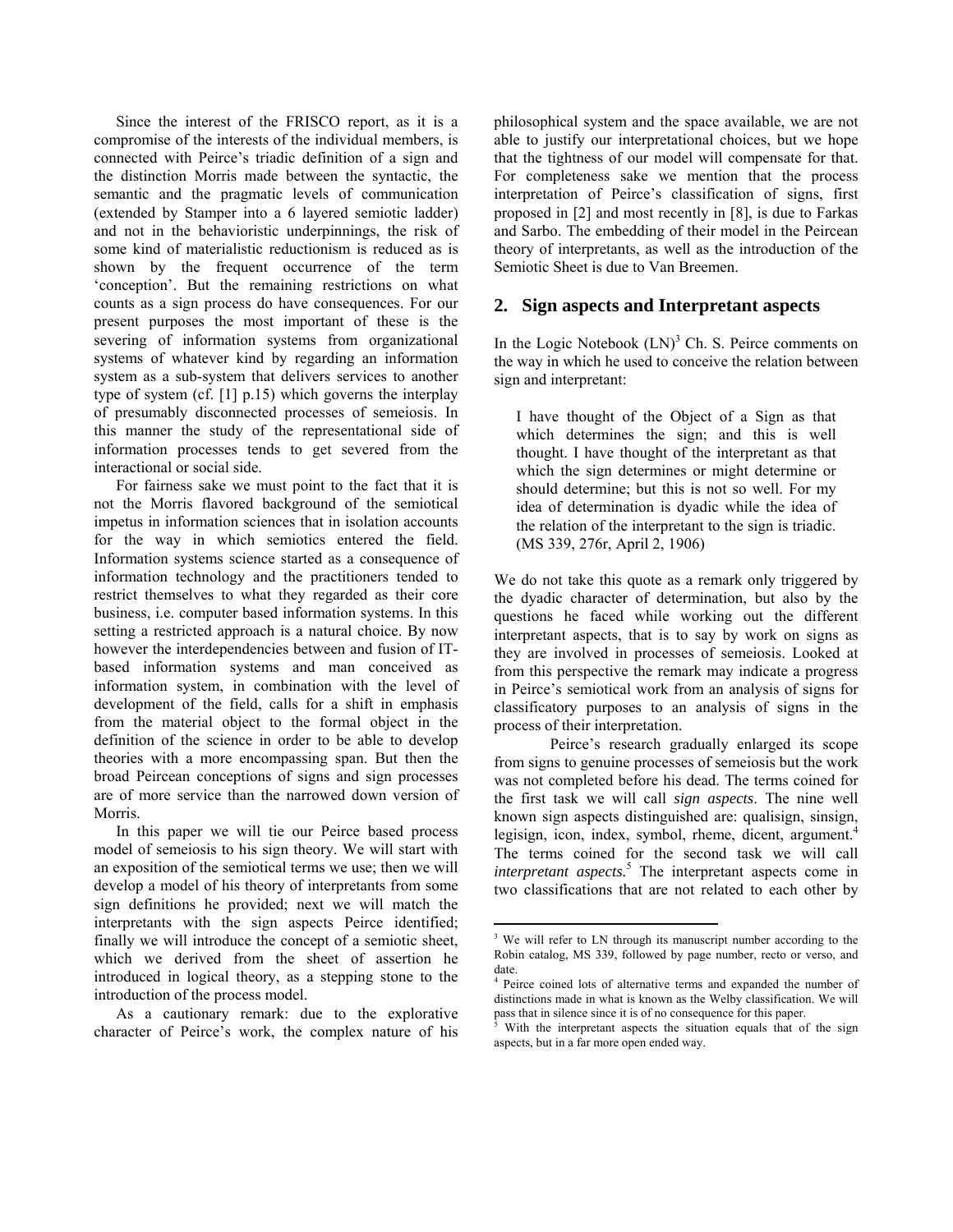Peirce himself. It concerns the triad *immediate*, *dynamical* and *normal interpretant* (IDN) on the one hand and the triad *emotional*, *energetic* and *logical interpretant* (EEL) on the other.

It will cause little wonder that in the secondary literature different ways to combine both classifications of interpretant aspects have been proposed and discussed with a recall to the sources (for instance, Fitzgerald, Almeder, Lalor, Zeman, Short, Van Driel, Bergman). Since this is not the place to engage in intellectual history, here we just state what we are going to work with in the next paragraphs:

- From Van Driel [3] we take the arrangement of terms in which the IDN-interpretants form a sub-division of the logical interpretant of the EEL triad.
- With Bergman [5] we share the communicative approach in which it is assumed that human beings cannot communicate, unless they have a common fund of knowledge. To this end Peirce coined, according to Bergman, the term *commens*, or the common mind, that has to be assumed in order to account for communication (cf. [5]).

In order to keep in line with the Existential Graphs where the concept of a Sheet of Assertion (S*A*) fulfills the role of accounting for what is commonly assumed, we introduce the semiotic sheet  $(S<sub>S</sub>)$  as an analogue in the Speculative Grammar of the S*A* used in the Critic, or logic in the stricter sense. Like the  $S_A$  the  $S_S$  itself is a sign.

This paper is based on the assumption that it only makes sense to distinguish different aspects of signs, if those aspects make a difference, that is, if they play a distinctive role in the process of their interpretation. Now, let us assume that the function of the utterance of a sign is the generation of a meaningful response, then with the help of a modification of Langefors' infological equation [4] it is possible to state in general terms what we are aiming at. We may write as an equation for the process of semeiosis:

$$
MR = i (S(asp), S_S(G,K), t)
$$

where MR is the meaningful response obtained by the interpretation process *i* from the sign aspects (asp) of the Sign  $(S)$  and the goals  $(G)$  and the knowledge  $(K)$  written in the semiotic sheet  $(S<sub>S</sub>)$  at the moment of actual interpretation (t). Against this background the work we offer here is a model for process *i*. Notice that the use of S(asp) instead of S is only technical. We assume that all

of them are generated in the course of triadic interpretation.

## **3. Sign, Sign type and sign interpretation**

At several places Pierce offers sign definitions and at many places, in a variety of contexts he presents his thought on semiotics. We will use fragments from different dates in our attempt to construct a diagram for his thought on signs. A good start is provided by his1902 definition:

A *Sign*, or *Representamen*, is a First which stands in such a genuine triadic relation to a Second, called its *Object*, as to be capable of determining a Third, called its *Interpretant*, to assume the same triadic relation to its Object in which it stands itself to the same Object [...]. (CP  $2.274$ )<sup>6</sup>

A diagram of this definition is provided in fig. 1 for several instances of a sign that realizes its possibility to determine an interpretant. Each instance of int/S<sub>i</sub>  $(1 \le i \le n)$ represents a sign as an interpretant-that-became-a-sign by actualizing its relational capability  $I_i$ ; and that, as a consequence, stands in a relation  $R_{i+1}$  (1 < i < n), to its object. That relation to the object is 'the same'. So,  $R_1=R_2=...=R_n=R$  and  $I_1=I_2=...=I_n=I$ .



Figure 1. Diagram of the 1902 definition of a sign

From this point onwards we can move in two directions. On the one hand we may be interested in the modes of relation that are possible in *R* and *I*. If this is the case we are dealing with what above we called sign aspects. On the other hand we may ask what kind of objects and interpretants are possible. This leads us to a theory of interpretants (see section 3.2). Above we designated the term interpretant aspect for the results of the interpretant part of this enterprise. We start with the sign aspects.

#### **3.1. Sign aspects and sign types**

1

Due to the categorical underpinnings of Peircean semiotics each of the sign relations - i.e. sign in itself,

<span id="page-2-0"></span> $6$  A reference to [7] is given by CP, followed by volume and paragraph.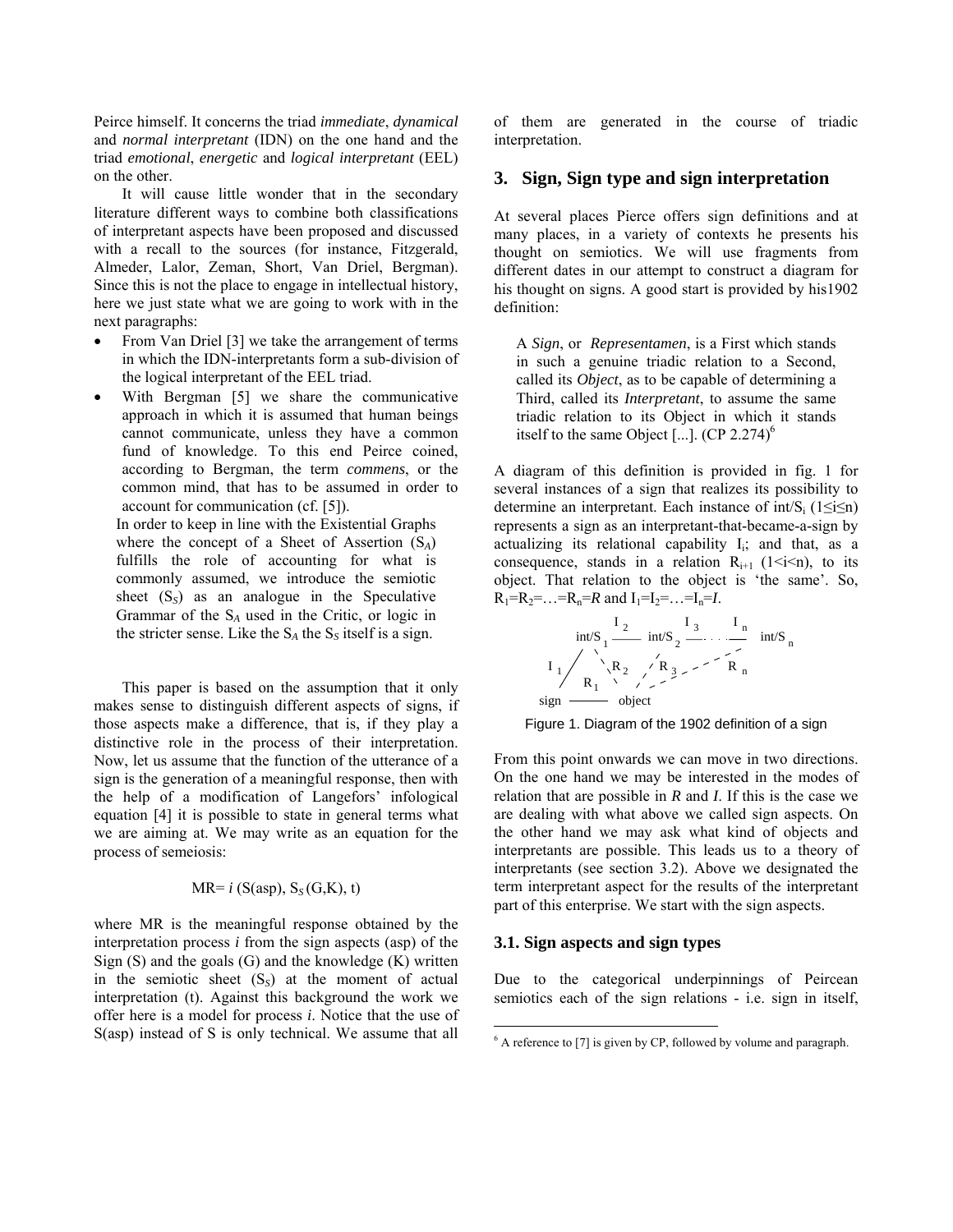sign in relation to its object and sign in relation to its interpretant - is assumed to be amenable for a threefold distinction of aspects pertaining to the relation at hand. Although the sign aspects cover a field of study on their own, below we just give the list of sign aspects and we add some remarks at the end.

#### Sign in itself

- **Qualisign** is a quality which is a sign. It is impossible to present a qualisign, it needs an instance for its embodiment, but the embodiment has nothing to do with its character as a sign (CP 2.244).
- Sinsign (token) is an actually existent thing or event which is a sign. It can only be so through its qualities; so that it involves a qualisign, or rather, several qualisigns. But these qualisigns are of a peculiar kind and only form a sign through being actually embodied (CP 2.245).
- **Legisign** (type) is a law that is a Sign. This law is usually established by men. Every conventional sign is a legisign [but not conversely]. It is not a single object, but a general type which, it has been agreed, shall be significant. Every legisign signifies through an instance of its application, which may be termed a Replica (sinsign; the authors) of it (CP 2.246).

#### Relation of sign to object

- **Iconical** is the relation if it is solely based on a similarity between characters expressed by the sign and characters of the object. The sign conveys something but does not denote any object of which it professes to be a sign.
- **Indexical** is the relation if it is based on a physical connection between the sign and its object. It does denote an object, but does not convey anything of it besides its existence.
- **Symbolical** is the relation between sign and object if it is established by convention. Symbols may have a symbolical indexical (this, that), symbolical iconical (man, model) or mixed function (the man over there). In the understanding of symbolic expressions nonsymbolical indices and icons are involved.

#### Relation of sign to interpretant

- **Rhematic** or term like is the relation if a sign addresses its interpretant by just raising an idea.
- **Propositional** is the relation if a sign addresses its interpretant as a statement of fact.

**Argumentative** is the relation if a sign addresses its interpretant as a relation of reason – as if it were a sign of the state of the universe to which it refers, in which the premises are taken for granted (cf. CP 8.337).

The reader may have noticed an imbalance in the sources provided for the different terms covering the sign aspects. This is due to the fact that Pierce usually determines the sign aspects in the context of a classification of sign types, not in the context of interpretation processes. Since a sign type can be characterized by specifying the aspect on which it scores in each of the relations, $\frac{7}{1}$  it is very tempting to use one of the aspects as shorthand for a complex of aspects, e.g. an iconical-rhematical-legisign can be alternatively characterized as an iconical sign, a legisign or a rheme (term) depending on the context. One of the consequences is that one finds abundant determinations of the term icon in the CP that are akin to the determination given by us above, but that one looks in vain for similar determinations if one searches with strings in which the word iconical is used.<sup>[8](#page-3-1)</sup> Maybe the wish to develop a periodic table of signs lies at the bottom of this feat. However this may be, we did not provide sources in order to keep this feat visible.

A drawback of the habit to use shorthand is the risk of not clearly making a distinction between taking the sign types as compositional parts of complex signs on the one hand and a more precise determination of the contribution of sign aspects in actual processes of semeiosis on the other. For the first task one has to work with sign types, but for the second this may not be the case. Peirce got well aware of this as is shown by the remark '[…] the difference between the Term, the Proposition, and the Argument, is by no means a difference of complexity, and does not so much consist in structure as in the services they are severally intended to perform' (CP 4.572, 1905). The question this quote raises is for what it is that services are offered. The first part of the answer is straight:

It [an argument; the authors] is a Sign which has the Form of tending to act upon the Interpreter through his [its, since every dynamic sign is potentially an interpreter: the authors] own selfcontrol, representing a process of change in

<u>.</u>

<span id="page-3-0"></span><sup>&</sup>lt;sup>7</sup> As a consequence of categorical constraints only 10 of the 27 possible sign types are really possible.

<span id="page-3-1"></span><sup>8</sup> A search of the InteLex database of the CP with the terms 'iconical' or 'propositional' will confirm this.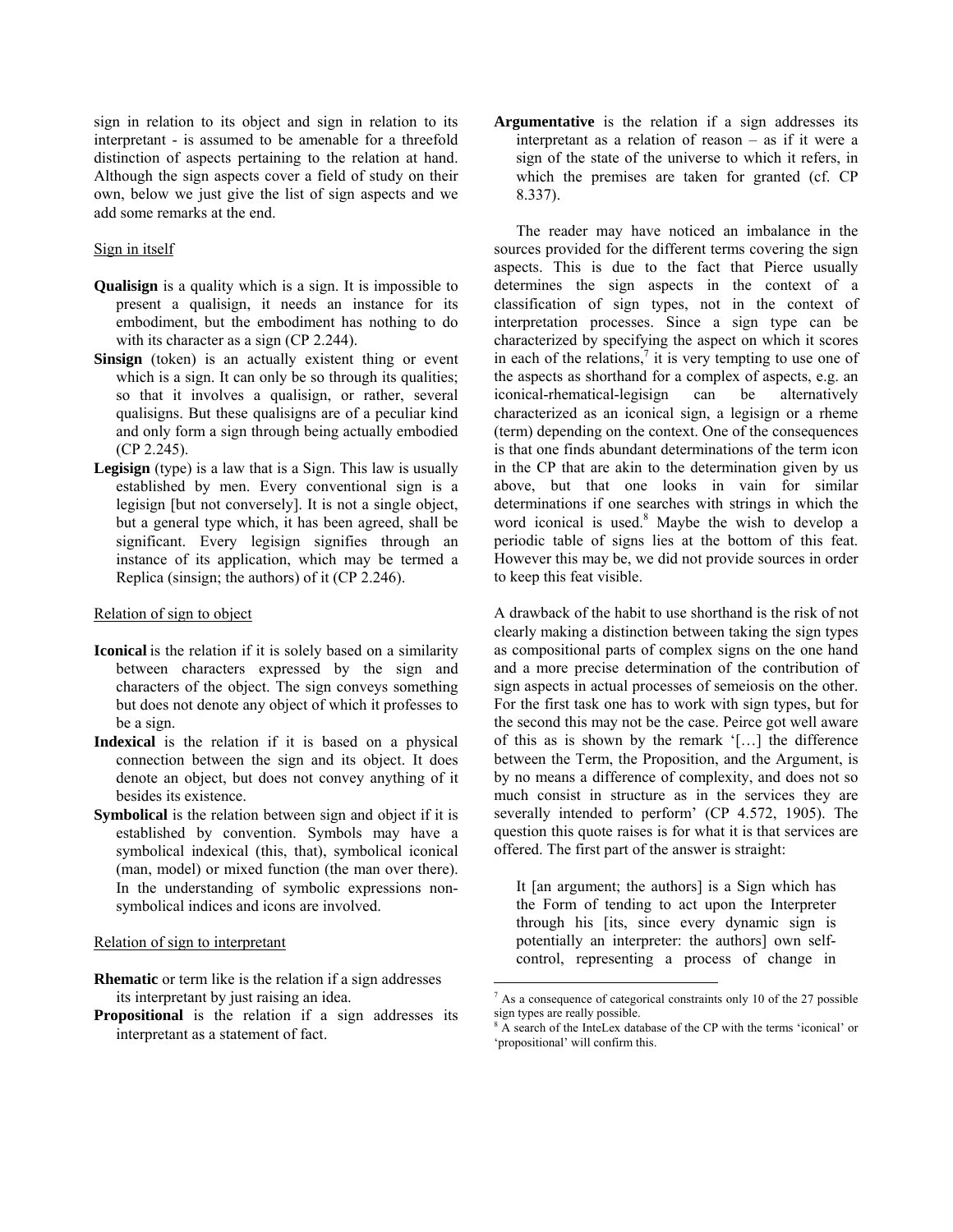thoughts or signs, as if to induce this change in the Interpreter. (CP 4.538, 1905)

But we have to realize that for Peirce signs are all pervasive in order to realize that interpreters themselves are signs and thus that signs offer services to signs that have the ability to be responsive through abductive reasoning and/or established habits (deduction and induction). Before we proceed, some last remarks about the definition from which we derived fig. 1.

In the possible trajectory from sign to  $int/S_n$  the relations in *R* and *I* remain the same. This means that in this part of the definition we are only dealing with what may be called the ability of the sign to generate copies of itself or, to put it in the terms of the sign aspects, what is stated is only that if the relations in *R* and *I* remain the same we are dealing with the profusion of sinsigns governed by a legisign as it happens when we think or converse with others. It is only when we become critical that we have to take the aspects of the relation of the sign to the object into account: an interpretant sign has the same *I* and *R* relations as the initial sign if the relation of the interpretant sign to the initial sign is iconical, but in that case the object of the interpretant sign is the initial sign and not the object of the initial sign. This not only implies the possibility of a shift of view, it also is a first indication of a possibility of self control as a result of degrees of freedom, and it points to the need of a teleological account of sign processes, since only through the possibility of a shift in goal signs can grow. The sign itself offers this possibility, but only as a possibility. Some interpreting sign has to realize that goal by taking the sign that offers itself as a term or proposition capable of entering different arguments. This in our opinion is what Peirce wrote about in the Logical Notebook at p. 276r above.

### **3.2 Signs and interpretant aspects**

At October the 12th in the year 1905 Peirce wrote in his Logical Notebook: 'The truth of the matter is that my division of the interpretants is feeble and doesn't come out clearly nor effect what it should' (MS 339, 259r). This may be taken as a clear indication that interpreters of Peirce's interpretants here meet the muddy end of the stick. However, without being able to substantiate this claim here, due to lack of space, we hold that notwithstanding the complaint he already got astonishing far in his exploration of the area. We can point to three interrelated factors that may account for the lack of clearness in arranging the terms. The first concerns the rigor with which he applied his anti-psychologist approach and that probably prevented him from bringing the EEL and the IDN interpretants in one scheme. The second factor concerns something we pointed at above, it is the possibility to approach semiotics from two angels: on the one hand as a classificatory enterprise with a resulting pars pro toto use of terms and on the other as a process approach to semeiosis with an aspectual use of terms. The third factor concerns what we call for want of a better term the scalability (in level of detail) of the semiotic terminology. As a clue consider that if a command is given, the whole range of interpretant signs between getting the command in one's mind as a copy still without the meaning of the command spoken (an iconical rhematic sinsign in sign type terminology) and actually obeying it by showing the ordered behavior (which if interpreted as a statement is a symbolical propositional legisign) is of the character int/S, which easily results in lack of clarity if one tries to find the right tools to approach the problem.

In this section we first introduce the EEL and IDN interpretants. Where possible we provide for the interpretants the accompanying sign aspects. In order to achieve the required clarity in terminology we will introduce a new term, the Dynamical Intepretant Response (DIR), which always is a *sign type* generated by the interpreter on the occasion of being confronted with a sign that offers itself for processing, as a response. (The DIR, in other words, expresses the termination of an interpretation process with a sign type and offers thereby a new sign capable of initiating a new cycle.) After that we will present the sign aspects and the interpretant aspects in one diagram. Finally we will present the same terms in a diagram out of which the place holders are removed as a last preparatory step towards our process model of cognitive activity. We are well aware of the fact that this section relies heavily on the pre-knowledge of the reader.

It is when we are going to zoom in on the recipient mind (later to be generalized by the authors in the S*S*) that we find the EEL interpretants in Peirce's writings. In the CP we find two passages in which this triad is discussed. The first is from 1905 (CP 5.475-476), the second from 1907 (CP 5.486-494). We will bend the content to our purposes by omitting what we do not need and we are well aware of the fact that from the point of view of the reception of ideas the treatment is not sufficient.

#### **Emotional interpretant**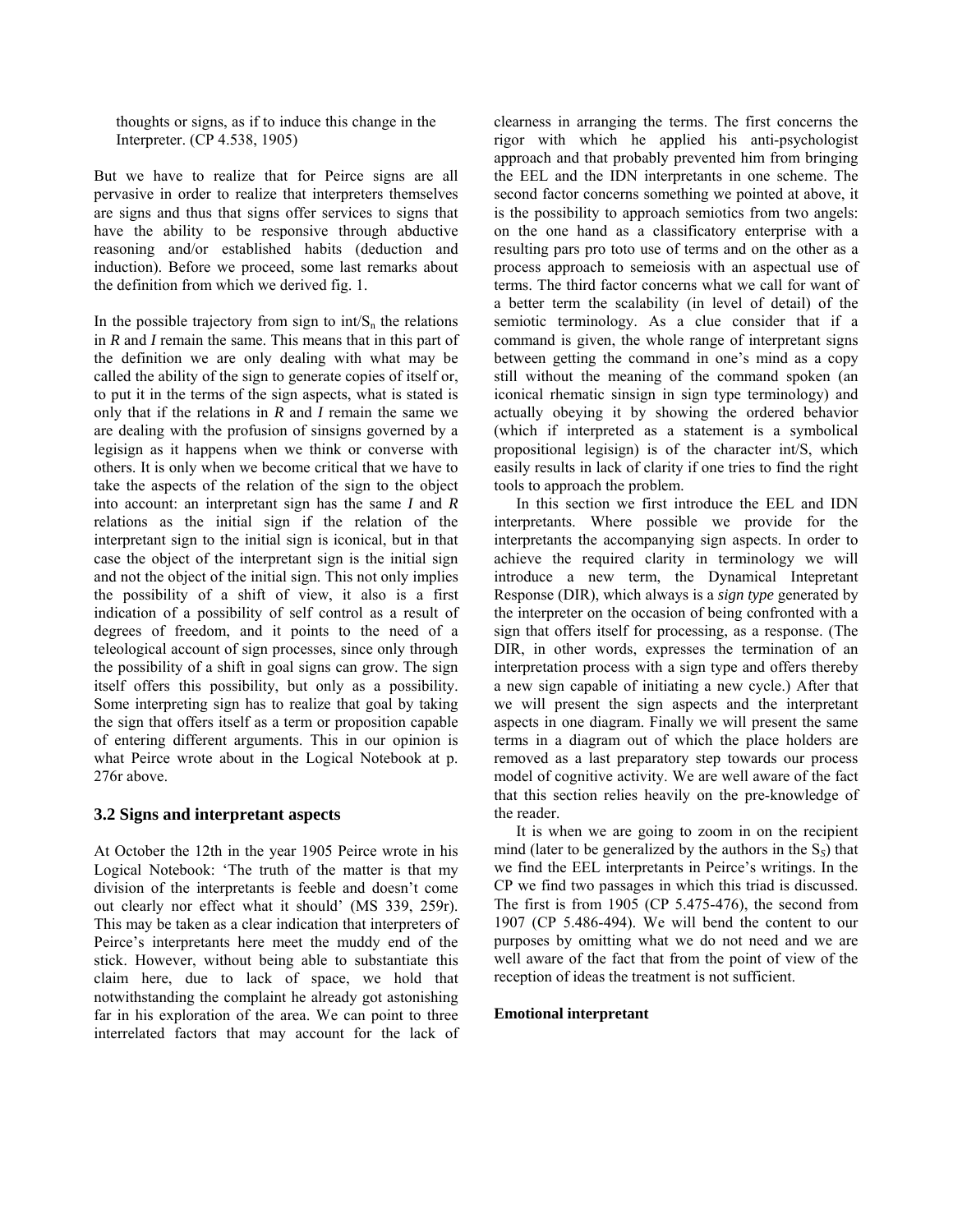- CSP: The first proper significate effect of a sign is a feeling produced by it […]. It [a tune; the authors] conveys, and is intended to convey, the composer's musical ideas; but these usually consist merely in a series of feelings (CP 5.475).
- CSP: By a feeling, I mean an instance of that kind of consciousness which involves no analysis, comparison or any process whatsoever, nor consists in whole or in part of any act by which one stretch of consciousness is distinguished from another, […] (CP 1.306, 1907).

It designates the moment in semeiosis in which a sign intrudes our mind as a series of feelings in its unanalyzed form. Note the correspondence with the concept Qualisign. Peirce continues 5.475 with:

CSP: If a sign produces any further proper significate effect, it will do so through the mediation of the emotional interpretant, and such further effect will always involve an effort. I call it the energetic interpretant.

Here we have a sure indication of a process oriented line of thinking. But, not making the distinction between dynamical interpretant and dynamical interpretant response muddles the treatment of this term to such a degree that the interpreter of the passages has to take recourse to systematic, (in the philosophical sense) instead of interpretative thinking.

#### **Physical energetic interpretant**

CSP: The habit conjoined with the motive and the conditions has the action for its energetic interpretant; but action cannot be a logical interpretant, because it lacks generality (CP 5.491, 1907). The effort may be a muscular one, as it is in the case of the command to ground arms; […] (CP 5.475).

Here Peirce writes about the energetic interpretant character of the responding sign, the DIR. In order to compensate we give a quote where the firstness of feeling is contrasted with the actuality of an event.

CSP: A feeling, then, is not an event, a happening, a coming to pass, since a coming to pass cannot be such unless there was a time when it had not come to pass; and so it is not in itself all that it is, but is relative to a previous state (CP 1.307, 1907).

The term physical interpretant designates that the series of feelings has to be a here and now occurrence in order to be able to produce any further significate effect. Note the correspondence with the concept Sinsign.

#### **Mental energetic interpretant**

CSP: […]; but it is much more usually an exertion upon the Inner World, a mental effort. It never can be the meaning of an intellectual concept, since it is a single act, [while] such a concept is of a general nature (CP 5.475).

Here a correspondence with the concept Icon, in its pure non-symbolical form can be constructed. The mental energetic interpretant designates the moment in semeiosis in which the series of feelings is a one time (single act) ordered collection of qualisigns. Note the correspondence with the concept Icon.

Since we resolve the Logical Interpretant into the IDN triad we proceed immediately with that triad. For orientation purposes we start with a passage in which the terms are introduced:

CSP: […] It is likewise requisite to distinguish the *Immediate Interpretant*, i.e. the Interpretant represented or signified in the Sign, from the *Dynamic Interpretant*, or effect actually produced on the mind by the Sign; and both of these from the *Normal Interpretant*, or effect that would be produced on the mind by the Sign after sufficient development of thought (CP 8.343, 1908).

#### **Immediate interpretant**

- CSP: In regard to the Interpretant we have equally to distinguish, in the first place, the Immediate Interpretant, which is the interpretant as it is revealed in the right understanding of the Sign itself, and is ordinarily called the meaning of the sign; […] (CP 4.536, 1905/06).
- CSP: […], the immediate interpretant is the interpretant represented explicitly or implicitly in the sign itself (MS 339, 2.276r, April 2, 1906).

Immediate interpretant is a term that designates the meaning of a term as it is presented by the sign. It is not what a given interpreter at a particular time takes that meaning to be, but it is the meaning in general that any interpreter in the right understanding of the sign would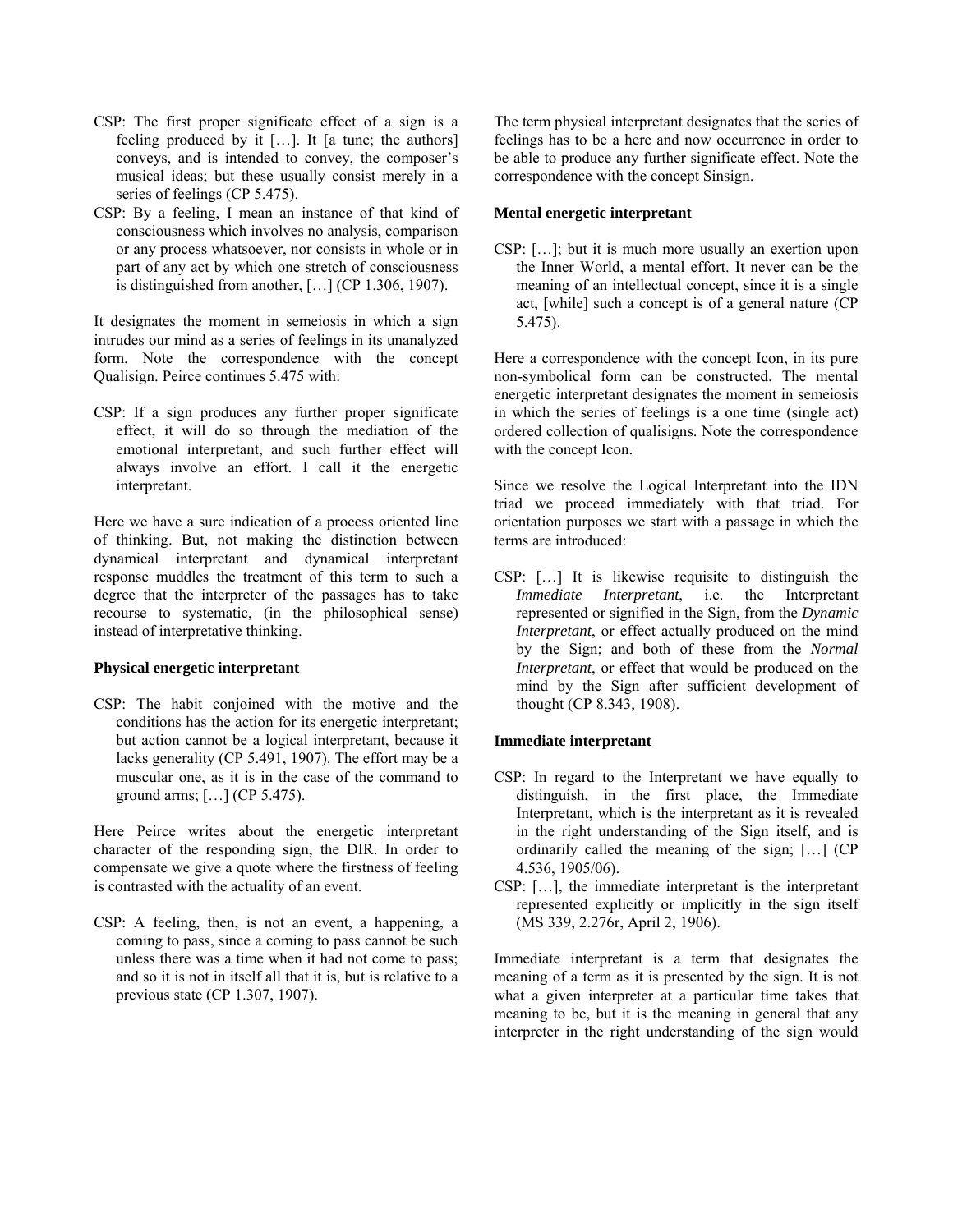develop. The immediate interpretant is related to the dynamical interpretant as the dictionary meaning of a term is related to the same term in actual use. Note the correspondence with the concept Rheme.

**Dynamical interpretant** (Ambiguous term in Peirce's work, covering also the dynamical interpretant response.)

- CSP: The dynamical interpretant is the determination of a field of representation exterior to the sign. This field is an interpreter's consciousness which determination is affected by the sign (MS 339, 253r, October 8, 1905).
- CSP: The dynamical interpretant is just what is drawn from the sign by a given individual interpreter, […] (MS 339, 276r, April 2, 1906).
- CSP: The dynamical interpretant is the actual effect produced on a given interpreter on a given occasion in a given stage of his consideration of a sign (MS 339, 288r, October 23, 1908).

Two aspects are involved according to the quotes, see above and CP 8.314 just below: (1) the here and now moment in semeiosis and (2) the narrowing down of the whole field of possible meaning of the immediate interpretant to the meaning elements used by an individual interpreter. The first aspect is to be found again in the designation of the physical energetic interpretant, see above. So, maybe it is better to say that a dynamical interpretant in an interpreter's mind always involves a series of occurrences of physical energetic interpretants.<sup>9</sup> Note the correspondence with the concept Proposition.

### **Dynamical interpretant response** (a new, responding sign, not a sign aspect; DIR)

CSP: For instance, suppose I awake in the morning before my wife, and that afterwards she wakes up and inquires, 'What sort of a day is it '[…] This [the answer; the authors] is a sign, whose Object, as expressed, is the weather at that time, but whose Dynamical Object is the impression which I have presumably derived from peeping between the window-curtains. Whose interpretant, as expressed, is the quality of the weather, but whose Dynamical Interpretant, is my answering her question (CP 8.314).

DIR is a term that designates the generation of a new sign on the occasion of a specific clash between a sign and a

 $\overline{a}$ 

given interpreter or, alternatively it designates the sign that results from this process.

#### **Normal interpretant** (synonym: representative interpretant)

CSP: The commanded act in the mere doing of it as influenced by the command is the dynamical interpretant. (DIR; the authors) But insofar as that conduct involves the recognition of the command and is obedient to it and recognizes this correctly, it is the representative interpretant (MS 339, 253r, October 9, 1905).

The term normal interpretant designates the movement of thought, expressible as an argument in which the sign and habits inscribed in the receptive mind, as premises, generate a conclusion (DIR). The relation between premises and conclusion may be abductive, inductive or deductive. Note the similarity with the concept Argument.<sup>10</sup>

The obedience supposes a habitual goal operative in the field of interpretation that yields a specific response (DIR) in conformity with the command. If we remove that constraint, that is, if we think about the normal interpretant in general and not as acted out in a specific context, we get a description that leaves all possible conclusions open. The tendency of the normal interpretant to generate 'satisfactory' responses in the long run can only be accounted for if we suppose a sequence of arguments aiming at a final interpretant. In this case each argument as a whole is taken as a sign itself and confronted with higher level habits.

In figure 2 we provide the interpretant terms as arranged by Van Driel. In order to facilitate a comparison of the interpretants with the sign aspects, we provide the sign aspects in figure 3. In figure 4 the placeholders are removed from the list of interpretants of figure 2. Roughly, we arrived at this schema by replacing the three valued placeholders by the triadically arranged terms to which they are prefixed and the two valued terms by their accompanying pair. For completeness sake we included the sub-divisions of the object node in the basic sign scheme. Without it the subdivision into mental energetic and physical energetic interpretant is, from a systematic stance, the odd man out, with it one expects a subdivision in the dynamical interpretant.

<span id="page-6-0"></span><sup>&</sup>lt;sup>9</sup> Note that not distinguishing the dynamical interpretant (aspect) from the DIR (new sign) paves the way for Short's ordering of terms [9].

<span id="page-6-1"></span><sup>&</sup>lt;sup>10</sup> In order not to alienate ourselves from the general reader we stick to the commonly known terms, in order to be precise we should use Delome, Pheme and Seme because they have a more general application.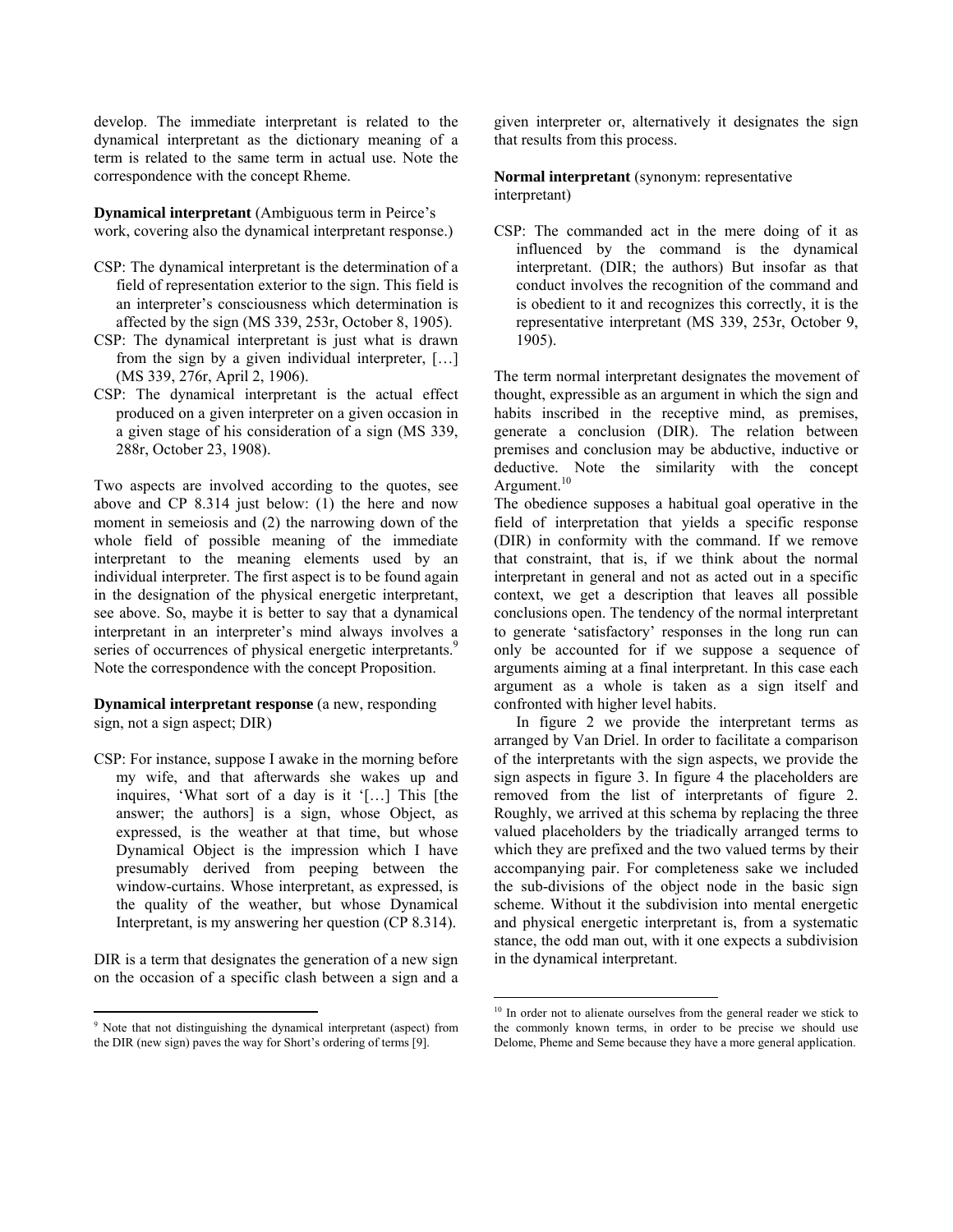

Figure 2. Interpretants according to Van Driel [3], p. 63 ('interpretant' suffixes are removed)



Figure 3. The nine sign aspects arranged according to the relation to which they pertain



Figure 4. Sign model after reduction of placeholders (note the occurrence of the DIR)

### **3.2 The incompleteness of the reduced model**

Whatever the value of this scheme, it does not properly account for all the phases we commonly ascribe to common sign interpretation processes like reading a sentence. A short Hungarian sentence may point the way to what is missing. If we are confronted with the sentence 'Ültél?', the first thing that happens is, that our field of consciousness is being entered by a collection of qualities that makes up the sign, but just considered as a collection of possible feelings or, in other words, a primordial soup that contains everything the sinsign contributes to the receptive mind. This moment is indicated by the term 'emotional interpretant'. This possibility of a sign

develops into an existent sign if it settles as a one time occurrence (physical energetic interpretant) with a definite form (mental energetic interpretant). But, since it is only as a one time occurrence (instance), for the recipient mind it appears as a possible object and not as a habitual or familiar sign (type). In order to be grasped as the instance (sinsign) of a type, we need to develop the legisign of which this specific occurrence is an instance. (Try, without looking back, to write down the Hungarian phrase. If you succeeded you developed a legisign; if not, you did not.) For, without a legisign, already a change of type or color in the representamen leads to a change in sign. However, there is no interpretant in figure 4 that accounts for the legisign.

Let us proceed, for the sake of the analysis, with the assumption that somehow a legisign did develop in the recipient mind. On this assumption the next possible step would be the development of the meaning (immediate interpretant, see above) of the sign 'Ültél?' 'Ültél?' is ambiguous and may mean "Have you been sitting?" but it can also mean, "Have you been doing time (in jail)?" Those two possible meanings are narrowed down, according to the scheme, to one specific meaning in a given recipient. This comes down to stating that out of the two symbols conventionally connected with the sign, one is chosen and further tailored to a specific context. In the reduced scheme the two moments -selecting a symbol out of a range (not properly accounted for) and the contextualization of that chosen symbol (dynamical interpretant)- are not distinguished. So, although the normal interpretant designates the way in which a sign tends to generate a responsive sign (DIR), the reduced scheme is not enough to account for the way in which a response is generated.

A solution to this problem is proposed in section 4. We introduce the Semiotic Sheet enabling us to analyze semeiosis as a process of sign interactions in which the sheet contributes the legisign, the symbol and the contextual knowledge that also play their role.

### **4. From sign interpretation to sign processes**

A sign only functions as a sign if it is involved in an interpretive process and generates interpretants. According to Peircean semiotics man is a sign, 'The mansign acquires information, and comes to mean more than he did before' (CP 5.313). From this we conclude that a sign model of interpretative processes must account for the fact that such a process sets off at the moment a sign gets inscribed in another sign, which is capable of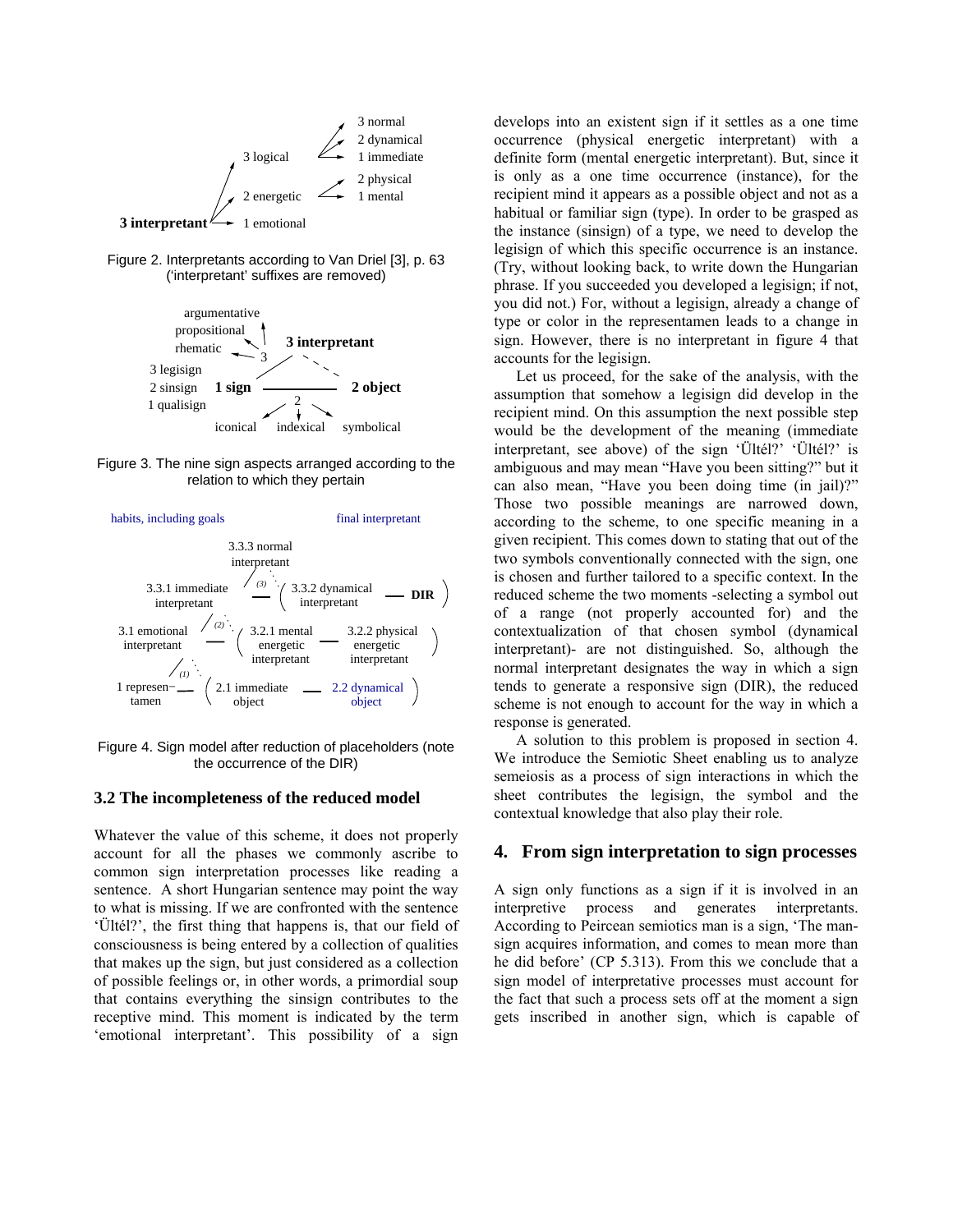generating DIR's. In the critical logic Pierce introduced the Sheet of Assertion:

It is agreed that a certain sheet, or blackboard, shall, under the name of The Sheet of Assertion, be considered as representing the universe of discourse, and as asserting whatever is taken for granted between the graphist and the interpreter to be true of that universe. The sheet of assertion is, therefore, a graph (CP 4.396, 1903).

This sheet is enriched by inscribing graphs in it, just as the man-sign grows when it acquires new information. We transpose this idea to the domain of semiotics with the introduction of the Semiotic Sheet (S*S*). This sheet has three modalities: the Possible, the Actual and the Lawful. In its P-modality it is conceived to contain whatever is inscribed and potentially can be used if a sign offers itself for interpretation. In its A-modality it is conceived to be in the state it is in at the moment a sign inscribes itself, this has a sinsign as well as an icon aspect. In its Lmodality it contains the habitually inscribed goals $11$  that govern the production of a DIR on the occasion of a sign offering itself for interpretation. Since, as with the interpretant aspects, the modalities can be applied recursively, we do not claim to provide an exhaustive account here.



Figure 5. The process model with the sign aspects (top) and the identified interpretants (int) aspects (bottom) projected on it. The horizontal lines designate interpretation events (sign interactions)

 $\overline{a}$ 

In figure 5 in the bottom diagram we project the identified interpretants on the sign aspects as they are conceived to be placed in the process model. The assumption underneath that model is that all thought is in the form of arguments and that in arguments all sign types are involved. Space forbids an extensive treatment, those interested in details and applications of the model may consult [2] and [8], amongst others. Let's assume the S*<sup>S</sup>* in its P-modality is the page or screen on which the model is written, included in this is what pertains to the Lmodality. The sign and its supposed object are severed from the page by placing them in boldface, as is the interpretant response (DIR). S*S*-A represents the Amodality of the  $S<sub>S</sub>$  at the moment the sign knocks on the door.

In order to give an impression of how the process works according to the model we provide a sketchy example. The interpretation events are indicated by (i)-(iv). Let's assume this sign is 'halt'. It enters the  $S<sub>S</sub>$  as a series of feelings (emotional interpretant).

- (i) The feelings get sorted out as an icon (mental interpretant) and settle as a singularity (physical interpretant).
- (ii) Since it is a familiar *iconic* singularity a legisign arises (rule). Up to this point the copy function of fig. 1 is executed, a new sinsign of the word "halt" is generated. Since it is a *singular* icon out of any context at this moment, a rheme (immediate interpretant) arises.
- (iii) Assuming there is a strong habit that is connected to the legisign, by means of the connection a conventional meaning is retrieved and the sign is interpreted as a request to stop (convention). But, of course, at this point it also could mean that someone limps or that some actor is rehearsing. Those possibilities are contained in the rheme. If, later on, the strong convention proves wrong, a new run of the process may delve up those possibilities. Doubt is time consuming after all. Through the connection with what is contained in the S*S* about the present situation (Who has to stop? I am not moving), the conventional meaning gets embedded in an understanding of the situation at hand (dynamical interpretant).
- (iv) This dynamical interpretant is, again through a connection with what is contained in S*S*, placed under a rule of habit that covers this kind of case and a response (DIR) is generated (normal interpretant). Since experience with the effect of different types of response will be fed back in the mechanism, successful responses tend to strengthen interpretation habits (final

<span id="page-8-0"></span> $11$  For the importance of goal orientation see [10].